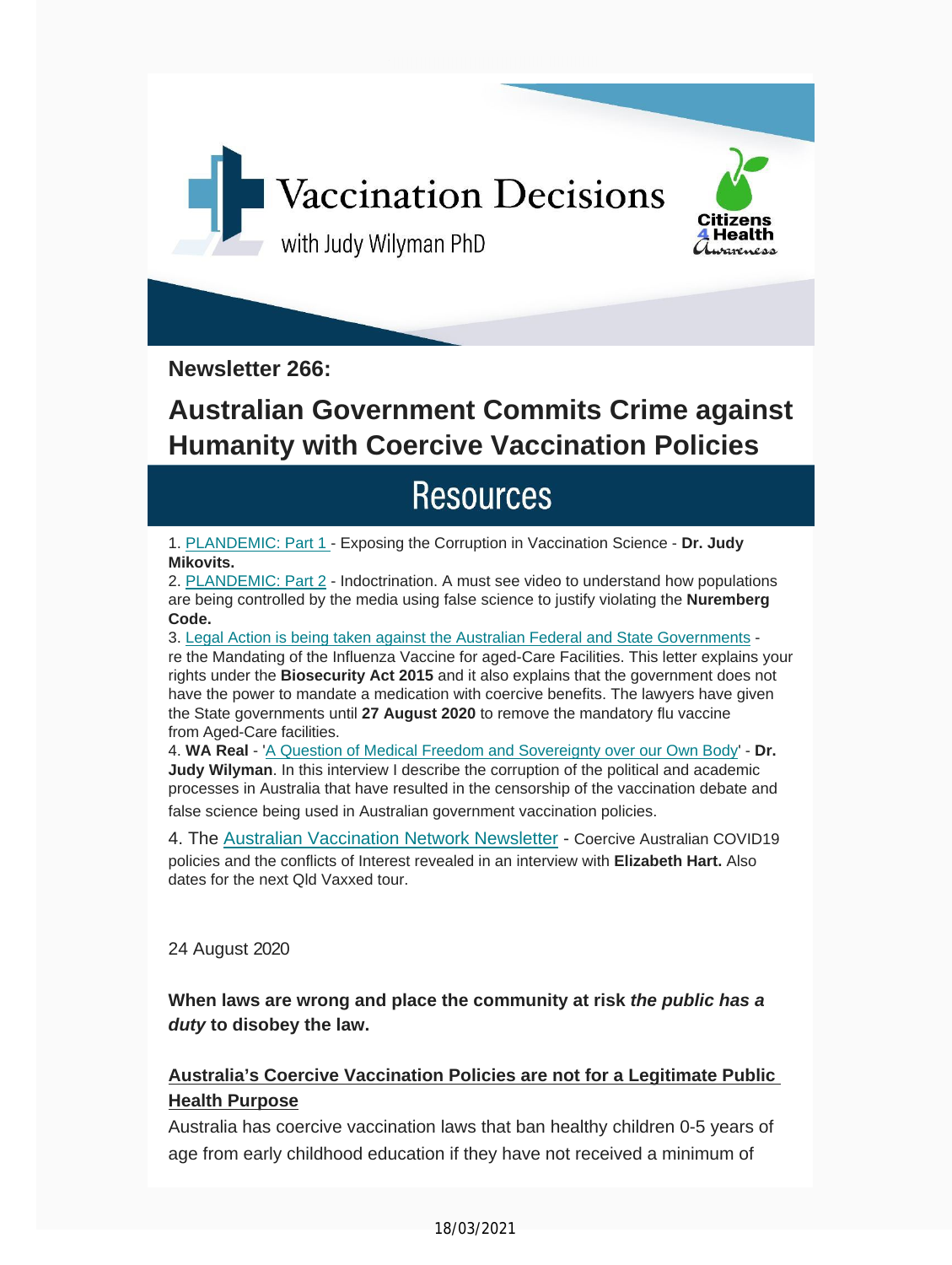12 (~24 doses) vaccines. Parents also lose welfare benefits if children are 'unvaccinated' (that is, do not have 12+ vaccines).

If this policy - the *No Jab No Pay/Play* policy - was for a **legitimate public health purpose**, wouldn't it be implemented in all **Health Acts** in Australia first *before* it was approved in a **Social Services** policy?

But it was not. Vaccination has never been compulsory in any '**Health act'** in Australia and there was no mandate for a vaccine *in any Health act* when **Scott Morrison** (the Minister for Social Services at the time), mandated 12 [vaccines for children in](https://vaccinationdecisions.us8.list-manage.com/track/click?u=f20605fde3732e41929f4a3f2&id=4f38e85961&e=6b3f8c9022) *social services polices* in 2015. This is because vaccines did not control infectious diseases.

This means there is **no legitimate public health purpose** for mandating policies that remove human rights from **healthy children** and their parents. Governments cannot infringe on human rights when there is no **legitimate**  public health purpose to do so.

In addition, the measures to reduce risk must be *proportionate to the risk* of infectious diseases. In 2015 there was *no increased risk from any infectious disease* in Australia. Hence, mandatory vaccination is not justified and the Australian government has overstepped its powers by implementing coercive polices that deprive citizens of their right to social services.

#### **The Australian Government and Medical Board of Australia are Committing a Crime**

Vaccination is an invasive medical procedure *for healthy people* and doctors have breached their ethical code of medical conduct by supporting government vaccination policies that medicate *a genetically diverse population.* 

A basic tenet of medical practice is that all medications must be specific to the persons individual circumstances and their genetic-make-up. Yet the *Australian Health Practitioners Regulatory Authority* (AHPRA) prevents doctors from informing patients of their risk to vaccines that results from their *genetic-make up* and that have been listed on the package inserts for decades*.*

The **Medical Board of Australia** (MBA) arbitrarily reduced the medical exemptions to vaccination when it introduced coercive vaccination in 2015. Plus, it removed conscientious, religious and philosophical exemptions for childhood vaccination *without public debate.*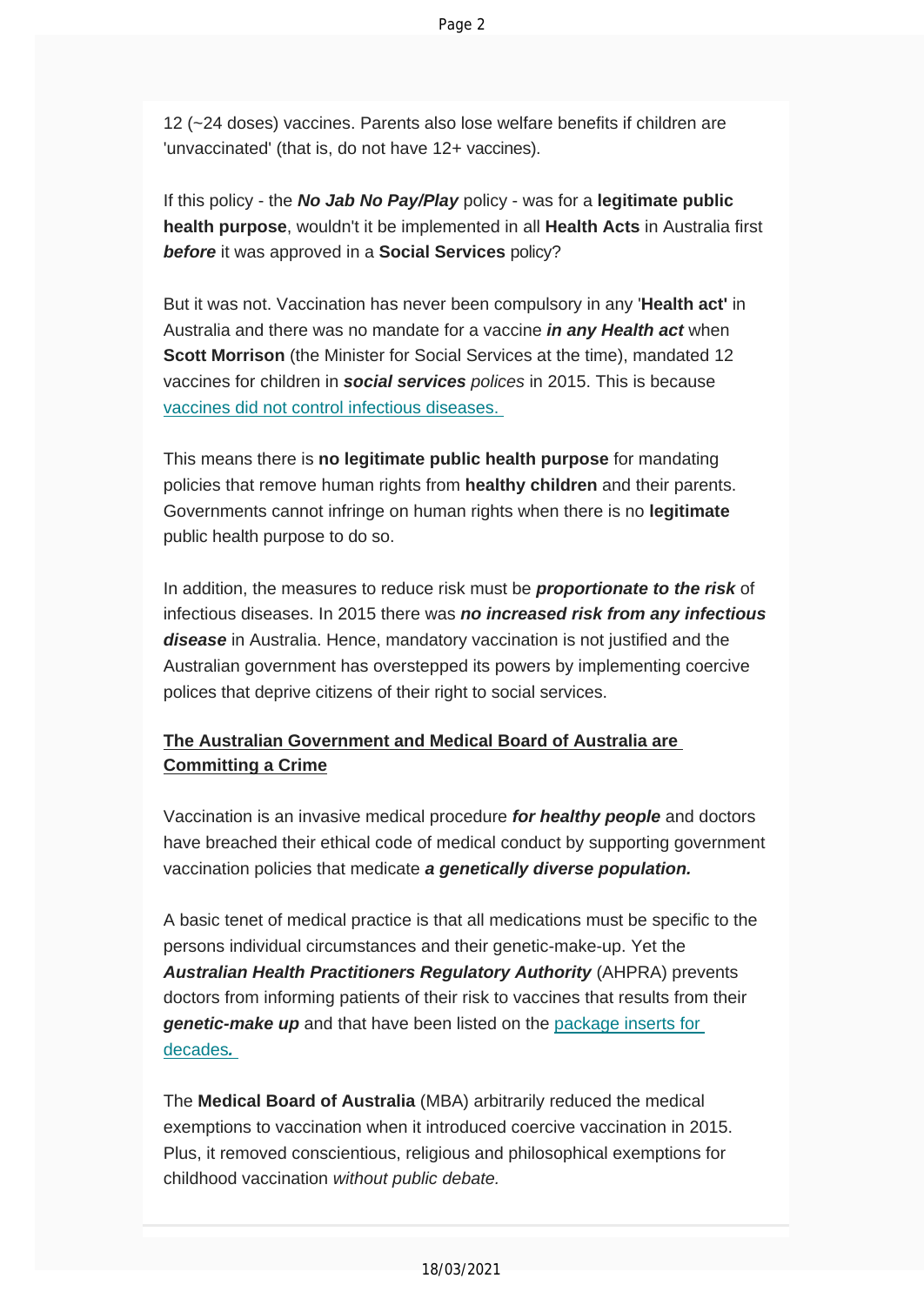[Doctors in](https://vaccinationdecisions.us8.list-manage.com/track/click?u=f20605fde3732e41929f4a3f2&id=7967cd01cb&e=6b3f8c9022) Australia are labelled 'anti-vaccination' if they present the risks of vaccines to their patients that are listed on the package inserts of vaccines, and they are de-registered from the profession.

Powerful medical-industry lobby groups report doctors, nurses and midwives to AHPRA if they make any public statement about vaccines that can be considered '**antivaccination**'.

This situation represents *a crime against humanity* [as it puts human health a](https://vaccinationdecisions.us8.list-manage.com/track/click?u=f20605fde3732e41929f4a3f2&id=11d5bb82dd&e=6b3f8c9022)t risk. Vaccines are causing thousands of injuries and deaths every year that are not being recorded or publicised by the **mainstream media** or the corporatedominated **World Health Organisation** advised by the **GAVI alliance** that includes the **Federation of Pharmaceutical Companies**.

Last week **Scott Morrison**, Australia's Prime Minister, stated "we will be making the COVID19 vaccine as mandato[ry as possible". That is, they will be](https://vaccinationdecisions.us8.list-manage.com/track/click?u=f20605fde3732e41929f4a3f2&id=092ba613e0&e=6b3f8c9022)  using coercive measures such as the '*No Jab No Jobkeeper*' and '*No Jab No [Travel](https://vaccinationdecisions.us8.list-manage.com/track/click?u=f20605fde3732e41929f4a3f2&id=092ba613e0&e=6b3f8c9022)*' to coerce people into using this vaccine.

When it was pointed out that this vaccine cannot be proven safe and effective in less than 10 years (because that is what the government has been telling us for decades), the *Australian Medical Association* (AMA) has backflipped to say "...the fast-tracked approval process could create a risk of harmful side-effects." Therefore it is urging the government *not to compel* Australians to get the COVID19 vaccine.

Yet the AMA did not inform the Australian public that the **genetically engineered HPV vaccine** was fa[st-tracked in 2006 to cla](https://vaccinationdecisions.us8.list-manage.com/track/click?u=f20605fde3732e41929f4a3f2&id=f81e0839f4&e=6b3f8c9022)im that it would prevent cervical cancer in 2006 – a claim that is unsubstantiated with empirical evidence. And when cervical cancer was not [a high-risk disease](https://vaccinationdecisions.us8.list-manage.com/track/click?u=f20605fde3732e41929f4a3f2&id=73f24225d6&e=6b3f8c9022) for most women in developed countries in 2006.

Further, the **AMA** did not speak up when the **genetically engineered** Swine-flu vaccine was introduced for the planned swine-flu 2009 'pandemic'. This fasttracked vaccine was introduced in Australia in 2010 and resulted in hundreds of seizures and convulsions and permanent neurological damage resulting i[n CSL](https://vaccinationdecisions.us8.list-manage.com/track/click?u=f20605fde3732e41929f4a3f2&id=3bbef60e8d&e=6b3f8c9022) *r[emoving its Fluvax vaccine](https://vaccinationdecisions.us8.list-manage.com/track/click?u=f20605fde3732e41929f4a3f2&id=3bbef60e8d&e=6b3f8c9022)* for children from the market.

There is no "*extensive science behind the safety of vaccines*" as **Omar Khorshid**, the AMA president, falsely claims in this article (24 August 2020) and [he](https://vaccinationdecisions.us8.list-manage.com/track/click?u=f20605fde3732e41929f4a3f2&id=a68c174a2c&e=6b3f8c9022) has only been force[d to say this because many more people a](https://vaccinationdecisions.us8.list-manage.com/track/click?u=f20605fde3732e41929f4a3f2&id=0b1f6e25a5&e=6b3f8c9022)re [awake i](https://vaccinationdecisions.us8.list-manage.com/track/click?u=f20605fde3732e41929f4a3f2&id=0b1f6e25a5&e=6b3f8c9022)n 2020 to the corruption in the science of vaccines and the risks they pose to human health.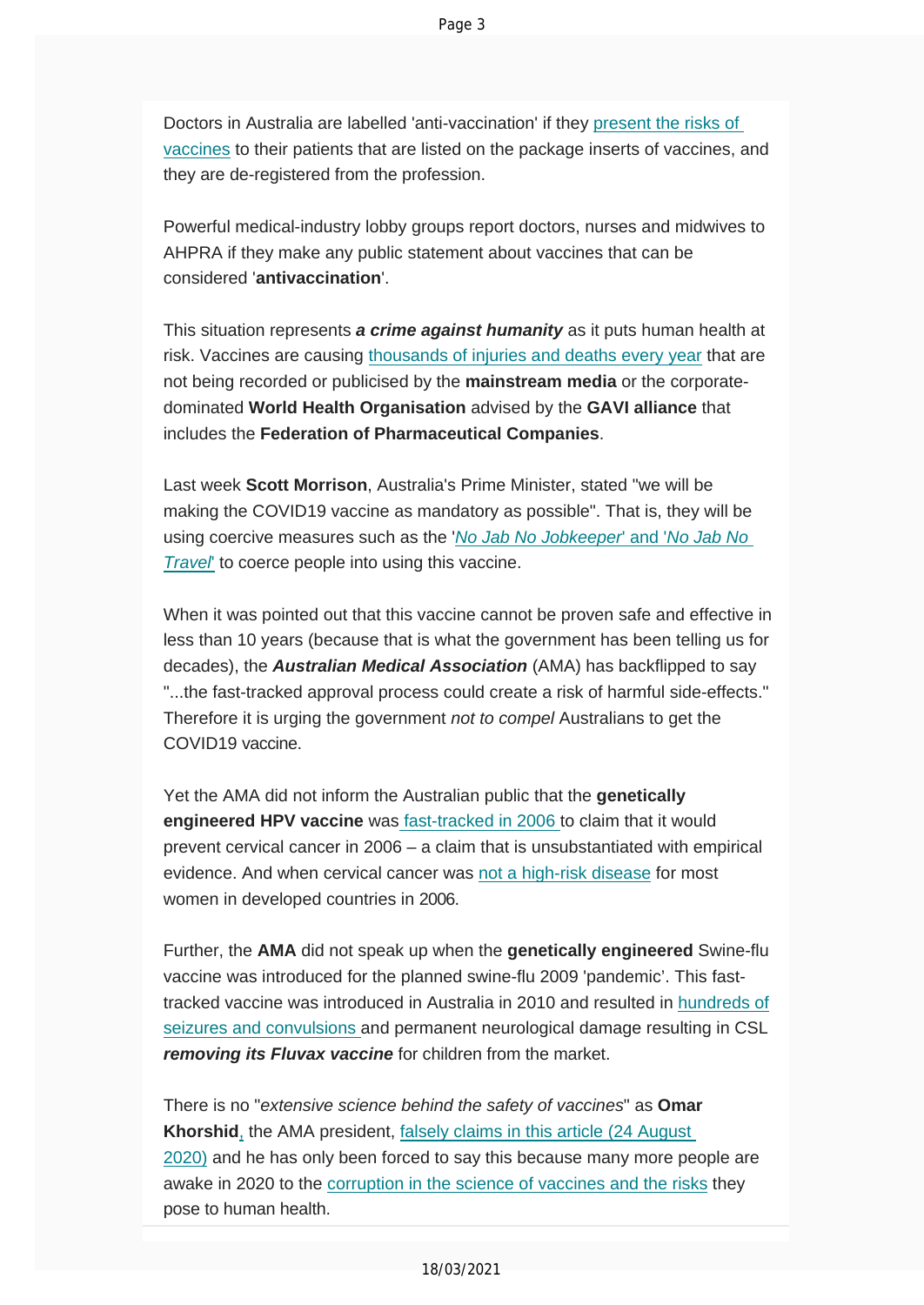The *Australian Medical Association* (a medical-industry lobby group for doctors) and the *Australian Health Practitioners Regulatory Board* and the **Australian government** are participating in a **crime against humanity.** 

Until doctors, nurses and allied health professionals are given back their autonomy to advise patients according to their assessment of the medical literature *community health is at risk.*

Human health is at serious risk when any medication is mandated for the whole population. Corporations are influencing our politicians to introduce measures that restrict our freedoms *based on non-transparent science.*

These infringements are also *dis-proportionate* to the risk of COVID19 in Australia. There is no scientific justification for social distancing, locking down or quarantining *healthy people* and transparent science is not being used to implement these measures. Further, there is corruption in the political process and media reporting of this planned coronavirus event.

Australians must demand transparency in statistics and scientific arguments before ANY freedoms are removed. This includes social distancing, the medical testing of healthy people, masks, lock downs, quarantining healthy people *without symptoms* and coercive or forced vaccination for benefits in society. Humanity is being attacked and harmed with these regulations.

The **medical-industry** complex is influencing Australian politicians with false scientific information and every citizen needs to challenge the government for transparency and accountability for the decisions it has made in this coronavirus PLANDEMIC.

#### **Indoctrination**

PLANDEMIC Part 2 - Indoctrination and the Suppression of Science - *A must [see to understand the media control of human behaviour and the re](https://vaccinationdecisions.us8.list-manage.com/track/click?u=f20605fde3732e41929f4a3f2&id=8238cbd3de&e=6b3f8c9022)writing of the historical control of infectious diseases.* 

The **medical-industry a**nd **governments** are falsely claiming that 'vaccines create herd immunity' that has controlled infectious diseases. This has been claimed for the last three decades and it amounts to *indoctrination* because the historical evidence and the risks of vaccines do not support this claim - *and hist[ory is being re-writte](https://vaccinationdecisions.us8.list-manage.com/track/click?u=f20605fde3732e41929f4a3f2&id=166f168ef9&e=6b3f8c9022)n.*

This *myth* is being presented in **school/university curriculums** and in the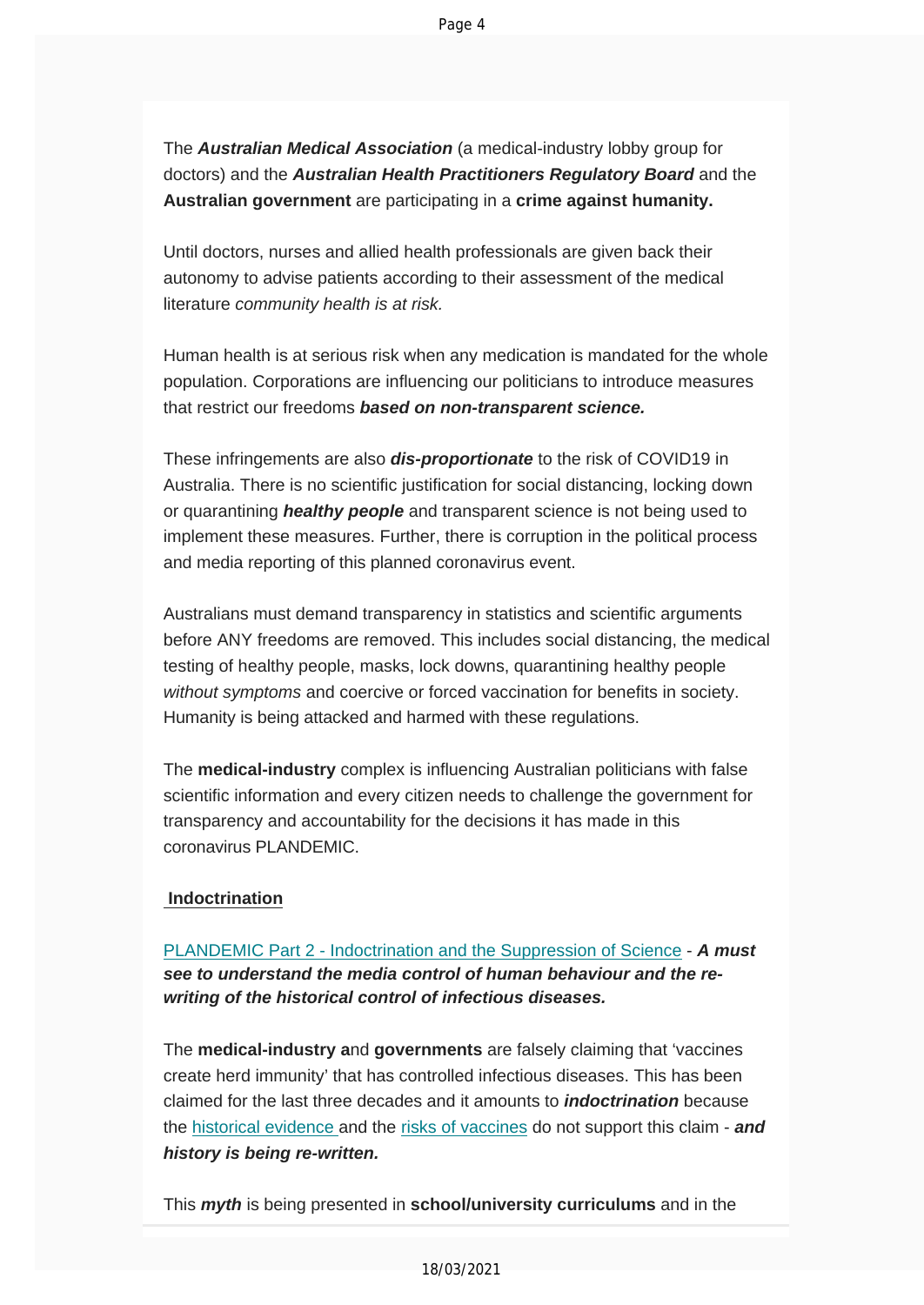**education of doctors** – an education that is influenced by funding from pharmaceutical companies. This is pseudoscience and it is a serious risk to public health. It is also being promoted in the mainstream media due to powerful industry-lobby groups who influence media institutions.

#### **Lack of Safety in the Vaccination Program**

In 2018 the US government lost a Landmark Vaccine Lawsuit that showed that the US government had not provided any safety reports for 32 years. In 1986 the US government removed all liability from the pharmaceutical companies for any harm caused by vaccines. Hence there is *no incentive for government regulatory boards*, the **US FDA** and the **Australian TGA** (that are 100% funded by industry), to be concerned about safety.

The US government did not report on safety for 32 years because there are NO **true** safety studies that have been done on any vaccine. A safety study must use *an inert placebo* in the unvaccinated group *over an appropriate time period* - these studies do not exist and this is why the US DHHS did not provide any safety reports for 32 years.

The suppression of the risks of vaccines in Australia is enhanced by not recording or reporting any deaths where vaccines are a **plausible cause** *and even the most likely cause*. Further, doctors state:

In Australia "*There is no requirement for a doctor certifying a death to make any documentation of an antecedent vaccination on a death certificate, even if the individual was of stable health prior to the vaccination, and deteriorated subsequently and terminally.***"**

When governments do not investigate the correlation between the significant decline in children's health in a direct dose-response relationship to the vaccination program and they do not complete safety reports to ensure health is a priority, *and* they suppress the risks of vaccines in all media and on death certificates, **then they are not prioritising "health" in these policies.** They are prioritising **industry-interests.**

This crime against humanity must be stopped immediately. All *No jab No Pay /Play* policies must be removed, and the public must demand accountability for the science that the government is using to approve these policies that are removing fundamental human rights from Australians.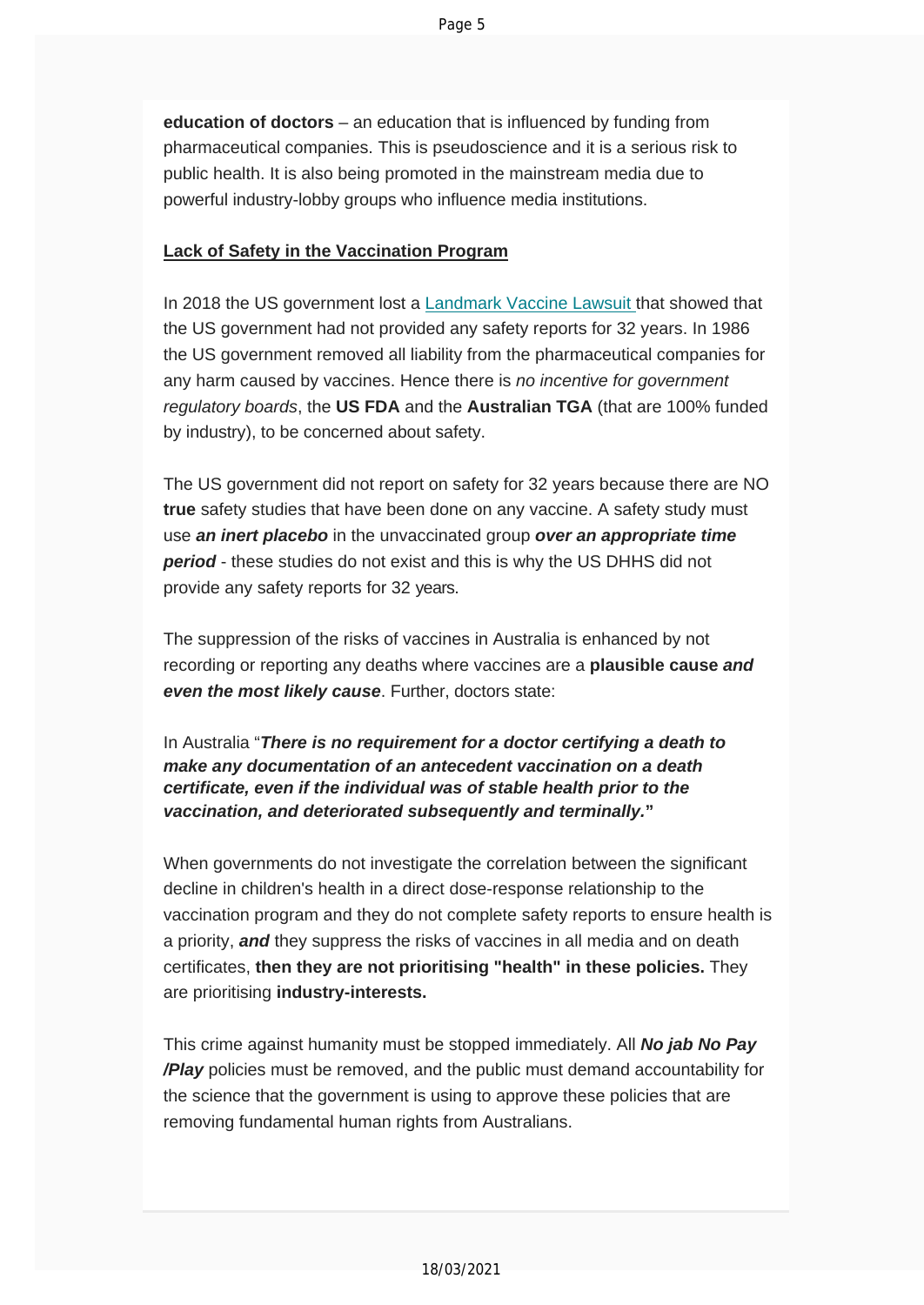# About Dr. Judy Wilyman PhD

I have been studying the vaccination topic both formally and informally since 1993 when I vaccinated my first child. Like most people questioning vaccines, I have not come from an anti-vaccination position and the debate is not about pro or antivaccination. It is about safety, efficacy and necessity for each vaccine on the schedule. Are they all safe? And are they all effective and necessary?

In 2015 I completed a PhD at the University of Wollongong answering these questions.



My thesis is titled 'A critical analysis of the Australian Government's rationale for its vaccination policy'. In Chapter 7, I present a discussion of the claims made by the government about the safety and efficacy of vaccines that are not supported by scientific evidence.

Bachelor of Science, University of NSW Diploma of Education (Science), University of Wollongong Master of Science (Population Health), Faculty of Health Sciences, School of Public Health, University of Wollongong. PhD in: A critical analysis of the Australian [government's](https://vaccinationdecisions.us8.list-manage.com/track/click?u=f20605fde3732e41929f4a3f2&id=7cbeeb364f&e=6b3f8c9022) rationale for its vaccination [policy'](https://vaccinationdecisions.us8.list-manage.com/track/click?u=f20605fde3732e41929f4a3f2&id=7cbeeb364f&e=6b3f8c9022) (the science, politics and ethics of Australia's vaccination policies), UOW School of Humanities and Social Inquiry. Website: V[accination](https://vaccinationdecisions.us8.list-manage.com/track/click?u=f20605fde3732e41929f4a3f2&id=0f9290b621&e=6b3f8c9022) Decisions

# **Supporting Public Interest Research**

I would like to thank everyone who has supported my research and newsletters over the last 5-10 years. If you have appreciated this unfunded independent research and debate of children's health I hope you will consider a \$5 donation for the up-keep of my website [and](https://vaccinationdecisions.us8.list-manage.com/track/click?u=f20605fde3732e41929f4a3f2&id=ddf03f4eda&e=6b3f8c9022) continuation of my voluntary newsletters.

Only funded research is promoted to the public and universities do not promote student research. Hence the need for my website and newsletters to promote my independent research that is in the public interest.

My website Vaccination Decisions became necessary because the University of Wollongong is not [required](https://vaccinationdecisions.us8.list-manage.com/track/click?u=f20605fde3732e41929f4a3f2&id=e0c0b756f5&e=6b3f8c9022) to rectify the academic record to the public when organised lobby group [activists,](https://vaccinationdecisions.us8.list-manage.com/track/click?u=f20605fde3732e41929f4a3f2&id=55587b9edf&e=6b3f8c9022) such as [Australian](https://vaccinationdecisions.us8.list-manage.com/track/click?u=f20605fde3732e41929f4a3f2&id=55587b9edf&e=6b3f8c9022) Skeptic Inc / SAVN, and other activists from the powerful industryAdditionally, my book - Vaccination: Australia's Loss of Health Fre[edom](https://vaccinationdecisions.us8.list-manage.com/track/click?u=f20605fde3732e41929f4a3f2&id=4ca8ad1848&e=6b3f8c9022) - is now available. This book [describes](https://vaccinationdecisions.us8.list-manage.com/track/click?u=f20605fde3732e41929f4a3f2&id=4ca8ad1848&e=6b3f8c9022) the history of the control of infectious diseases in Australia with an added chapter on the strategies that have been used to remove health freedom in Australia.

The Australian government NCIRS (the vaccine research and surveillance unit) has attempted to denigrate my research because I have shown that children's health has significantly declined as the Australian government added vaccines to the vaccination program. Peter McIntyre and Margaret Burgess are the founding directors of the NCIRS and they did not investigate this link. Here is my rebuttal of the false information these government vaccine advisors have provided about my research in the Vaccine journal - 3 years after my PhD research was published. The two other